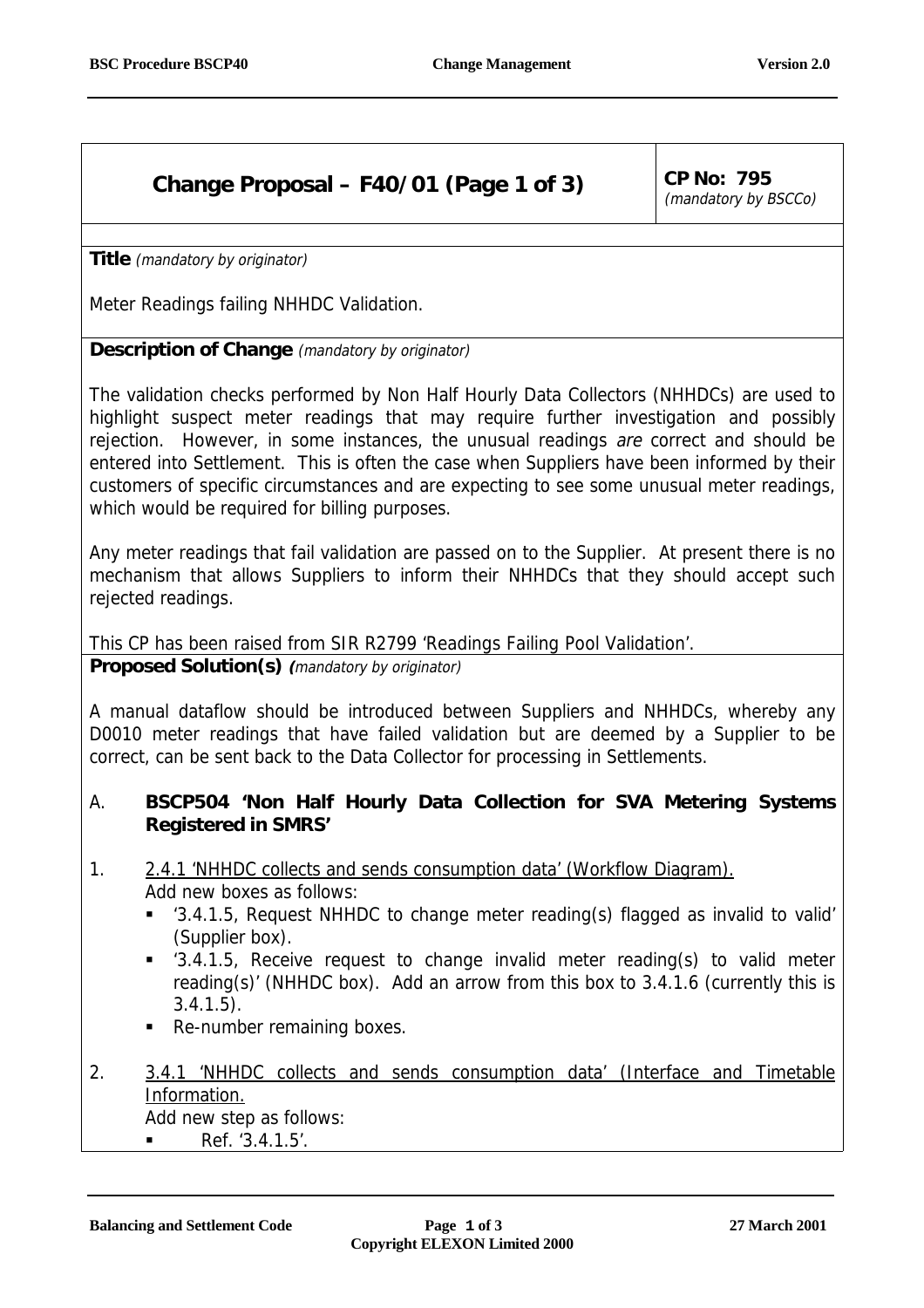## **Change Proposal – F40/01 (Page 2 of 3)** CP No: 795

(mandatory by BSCCo)

- When. 'Following review of Invalid Data Report'.
- ! Action. 'Request NHHDC to change meter reading(s) flagged as invalid to valid. Proceed to 3.4.1.6.'
- From. 'Supplier'.
- ! To. 'NHHDC'.
- Information Required. 'Pxxx Convert Invalid Meter Reading to Valid Meter Reading Request' and 'Appendix 4.2 – Validate Meter Data.'
- Method. Manual Process.
- 3. Appendix 4.2 'Validate Meter Data' Apply the following changes:
	- (a) '11. The NHHDC will review and alter the status of all failed meter readings where a good reason exists. In addition NHHDCs may be requested to change the status of invalid meter readings to valid by the Supplier (following review of rejected readings provided in the D0010 Meter Readings dataflow), in which case the NHHDC shall accept such readings as valid.'
	- (b) The option to accept meter readings that failed validation should apply to all the validation checks. Therefore sentence 2 and 3 should be removed from paragraph number 5.
	- (c) Add a new paragraph at the end of this Appendix which states:

'The NHHDC will set the status of previously rejected meter readings to valid providing that the validation rules have been applied and that there is good reason to change the status to valid'.

### **B. BSC SVA Data Catalogue**

Add the new dataflow 'Pxxx Convert Invalid Meter Reading to Valid Meter Reading Request' (based on the D0010 'Meter Readings' dataflow) with the following data items:

- **I** MPAN Core
- **BSC Validation Status**
- **EXECUTE:** Additional Information
- Meter Id (Serial Number)
- Meter Register Id
- **Example 2** Reading Date & Time
- **Exercister Reading**
- ! MD Reset Date & Time
- Number of MD Resets
- Meter Reading Flag
- Reading Type
- **EXEC** Meter Reading Reason Code
- **E** Meter Reading Status
- **In Exercise 1** Meter Reading Status Validation Required:  $T =$  Valid or  $F =$  Suspect